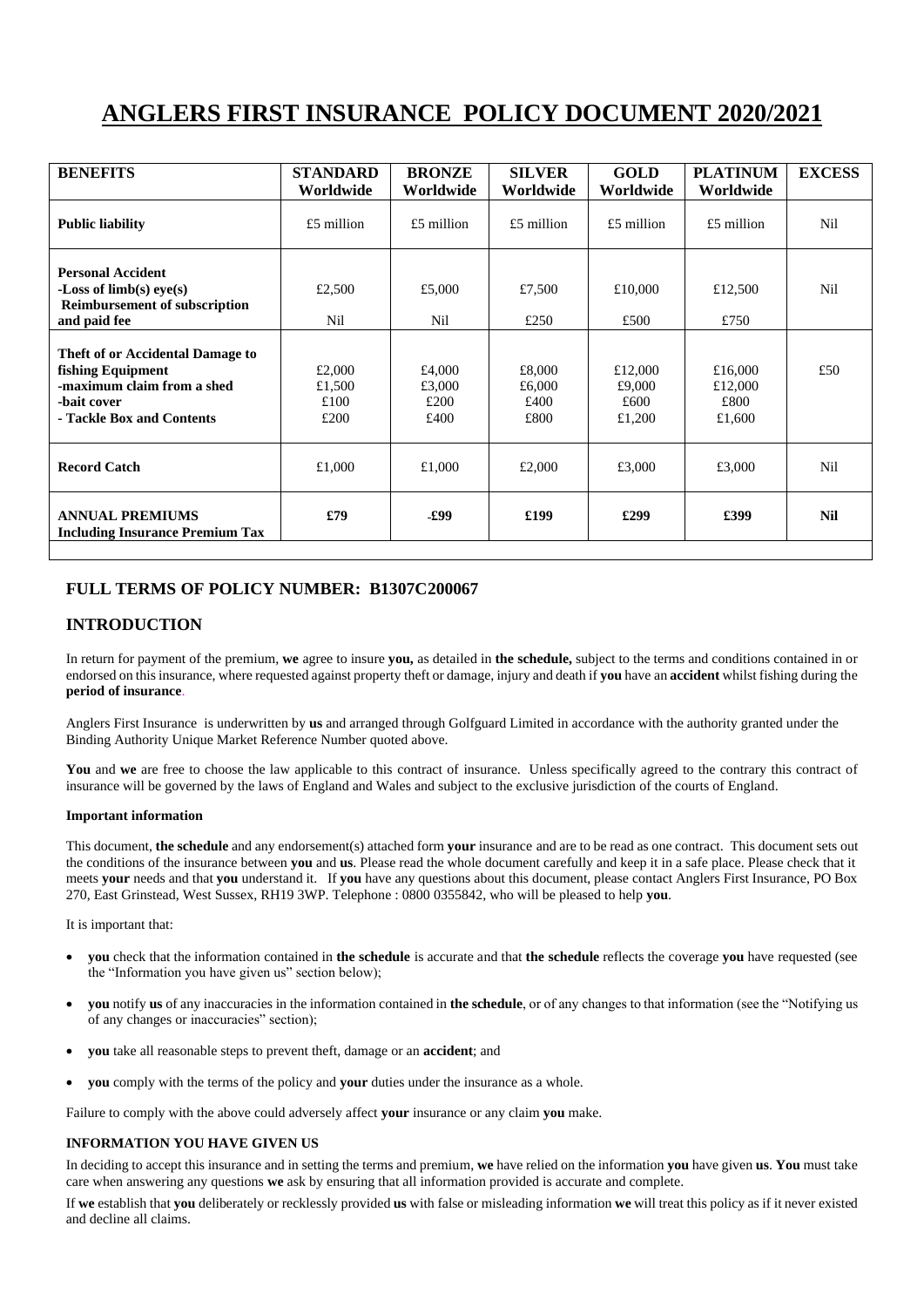If **we** establish that **you** carelessly provided **us** with false or misleading information it could adversely affect **your** policy and any claim. For example, **we** may:

- treat this policy as if it had never existed and refuse to pay all claims and return the premium paid. **We** will only do this if **we** provided **you** with insurance cover which **we** would not otherwise have offered;
- amend the terms of **your** insurance. **We** may apply these amended terms as if they were already in place if a claim has been adversely impacted by **your** carelessness;
- reduce the amount **we** pay on a claim in the proportion the premium **you** have paid bears to the premium **we** would have charged **you**; or
- cancel **your** policy in accordance with the cancellation condition as set out in this policy

**We** or **your** insurance intermediary/broker will write to **you** if **we**:

- intend to treat this insurance as if it never existed; or
- need to amend the terms of **your** policy.

If **you** become aware that information **you** have given **us** is inaccurate, **you** must inform Anglers First Insurance as soon as practicable.

#### **Notifying us of any changes or inaccuracies**

**You** must notify Anglers First Insurance, PO Box 270, East Grinstead, West Sussex, RH19 3WP. Telephone -: 0800 0355842

- without delay if **you** become aware that information **you** have given **us** is inaccurate;
- within fourteen (14) days of **you** becoming aware about any changes in the information **you** have provided to **us** which happens before or during the **period of insurance**;

When **we** are notified that information **you** previously provided is inaccurate, or of any changes to that information, **we** will tell **you** if this affects **your** insurance. For example, **we** may amend the terms of **your** insurance or require **you** to pay more for **your** insurance or cancel **your** insurance in accordance with the "Cancellation" condition of this policy.

If **you** fail to notify **us** that information **you** have provided is inaccurate, or **you** fail to notify **us** of any changes, this insurance may become invalid and **we** may not pay **your** claim, or any payment could be reduced.

#### **How to make a complaint**

 In the event that **you** wish to make a complaint, **you** can do so at any time by referring the matter to either Anglers First Insurance, or to the Complaints team at Lloyd's.

Contact details are as follows:

Anglers First Insurance, PO Box 270, East Grinstead, West Sussex, RH19 3WP. Telephone -: 0800 0355842; E-mail: info@golfguard.com

or

Complaints Lloyd's, One Lime Street, London, EC3M 7HA Tel No: 020 7327 5693 Fax No: 020 7327 5225 e-mail[: complaints@lloyds.com](mailto:complaints@lloyds.com) Website: [www.lloyds.com/complaints](http://www.lloyds.com/complaints)

Details of Lloyd's complaints procedures are set out in a leaflet "Your Complaint - How We Can Help" available at [www.lloyds.com/complaints](http://www.lloyds.com/complaints) and are also available from the above address. If **you** remain dissatisfied after Lloyd's has considered **your** complaint, **you** may have the right to refer **your** complaint to an alternative dispute resolution body.

If **you** live in the United Kingdom or the Isle of Man, the contact information is: The Financial Ombudsman Service, Exchange Tower, London, E14 9SR Tel: 0800 023 4567 (calls to this number are free from "fixed lines" in the UK) Tel: 0300 123 9123 (calls to this number cost the same as 01 and 02 numbers on mobile phone tariffs in the UK) Email: [complaint.info@financial-ombudsman.org.uk](mailto:complaint.info@financial-ombudsman.org.uk) Website: [www.financial-ombudsman.org.uk](http://www.financial-ombudsman.org.uk/)

If **you** live in the Channel Islands, the contact information is: Channel Islands Financial Ombudsman, PO Box 114, Jersey, Channel Islands, JE4 9QG. Tel: Jersey +44 (0)1534 748610; Guernsey +44 (0)1481 722218; International +44 1534 748610. Fax +44 1534 747629 Email: [enquiries@ci-fo.org](mailto:enquiries@ci-fo.org) Website: [www.ci-fo.org](http://www.ci-fo.org/)

If **you** have purchased **your** policy online **you** can also make a complaint via the EU's online dispute resolution (ODR) platform. The website for the ODR platform is:<http://ec.europa.eu/odr>

(These procedures do not affect **your** rights to take legal action if necessary).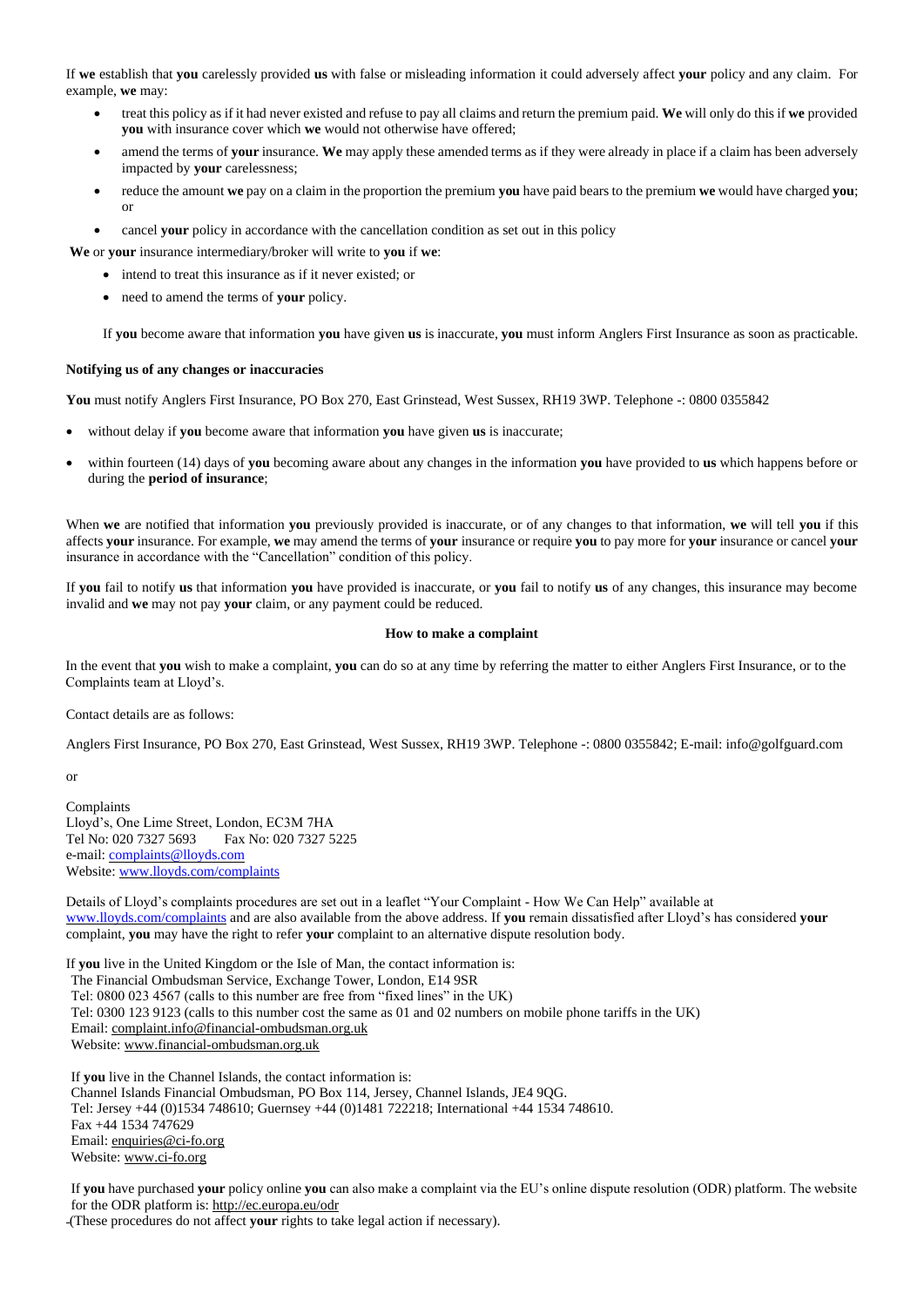#### **Financial Services Compensation Scheme (FSCS)**

**We** are covered by the Financial Services Compensation Scheme**. You** may be entitled to compensation from the scheme if **we** are unable to meet **our** obligations to **you** under this policy. If **you** are entitled to compensation under the Scheme, the level and extent of the compensation would depend on the nature of this policy. Further information about the Scheme is available from the Financial Services Compensation Scheme, PO Box 300, Mitcheldean, GL17 1DY and on their website: www.fscs.org.uk

#### **Contracts (Rights of Third Parties) Act 1999 Clarification Clause**

A person who is not a party to this contract of insurance has no right under the Contracts (Rights of Third Parties) Act 1999 to enforce any term of this contract of insurance but this does not affect any right or remedy of a third party which exists or is available apart from that Act.

## **WORLDWIDE COVER**

This policy is extended to include cover anywhere in the world subject to the terms and conditions stated within this document for up to a total of 60 days in any one **period of insurance**.

**We** will not be liable for any claim unless any action for damages is brought against **you** in a Court of Law within the United Kingdom.

# **Definitions**

Words in bold type are definitions and have the same meaning wherever they appear in bold throughout this policy. The definitions listed below apply to all sections of this policy unless otherwise stated.

**Accident –** a sudden, unexpected, specific event which happens during the **period of insurance**.

**Anglers First Insurance** is a trading name of Golfguard Ltd.

**Bodily injury –** physical injury resulting solely and directly from an **accident** during the **period of insurance** caused by violent and external means whilst **You** are fishing at a **Fishing Venue** within the **territorial limits** of the policy.

**Excess/Excesses –** the amount **you** will have to pay towards each separate claim.

**Fishing Equipment -** items necessary to fish but not including any item that cost £300 or more that has not been disclosed to **us** in writing and those items specifically excluded under Section 3 – Fishing Equipment.

**Fishing Venue** – The waters within the geographical area shown in **the schedule** where authorised fishing takes place. **We** do not include sea angling within any **fishing venue**.

**Period of insurance –** the period of time covered by this insurance (as shown in **the schedule**) and any further period **we** accept **your** premium for, or until cancelled.

#### **Punitive or exemplary damages**

Damages that punish the person they are awarded against, as well as compensate the person they are awarded to.

**Tackle Box** –includes the tackle box and contents necessary to fish including line, flies, floats lures, hooks, scales

**Territorial limits –** the United Kingdom including The Channel Islands and The Isle of Man. This insurance also includes cover while fishing at a **fishing venue** worldwide for a maximum period in total of 60 days in any one **period of insurance**.

**The schedule –** the document showing the cover and limits in respect of the **fishing equipment we** are insuring, and the **excess(es)** which apply.

**Us, We, Our** – AXIS Managing Agency Limited on behalf of Certain Underwriters at Lloyd's. AXIS Managing Agency Ltd is authorised by the Prudential Regulation Authority and regulated by the Financial Conduct Authority and the Prudential Regulation Authority (Firm Reference Number 754962). AXIS Managing Agency Ltd is the managing agent of AXIS Syndicate 1686 at Lloyd's and subject to the supervision of the Society of Lloyd's. AXIS Managing Agency is registered at Willkie & Gallagher (UK) LLP, Citypoint, 1 Ropemaker Street, London EC2Y 9AW (Company Number 08702952).

**You/Your –** the person named as 'the insured' in **the schedule** applying to this insurance.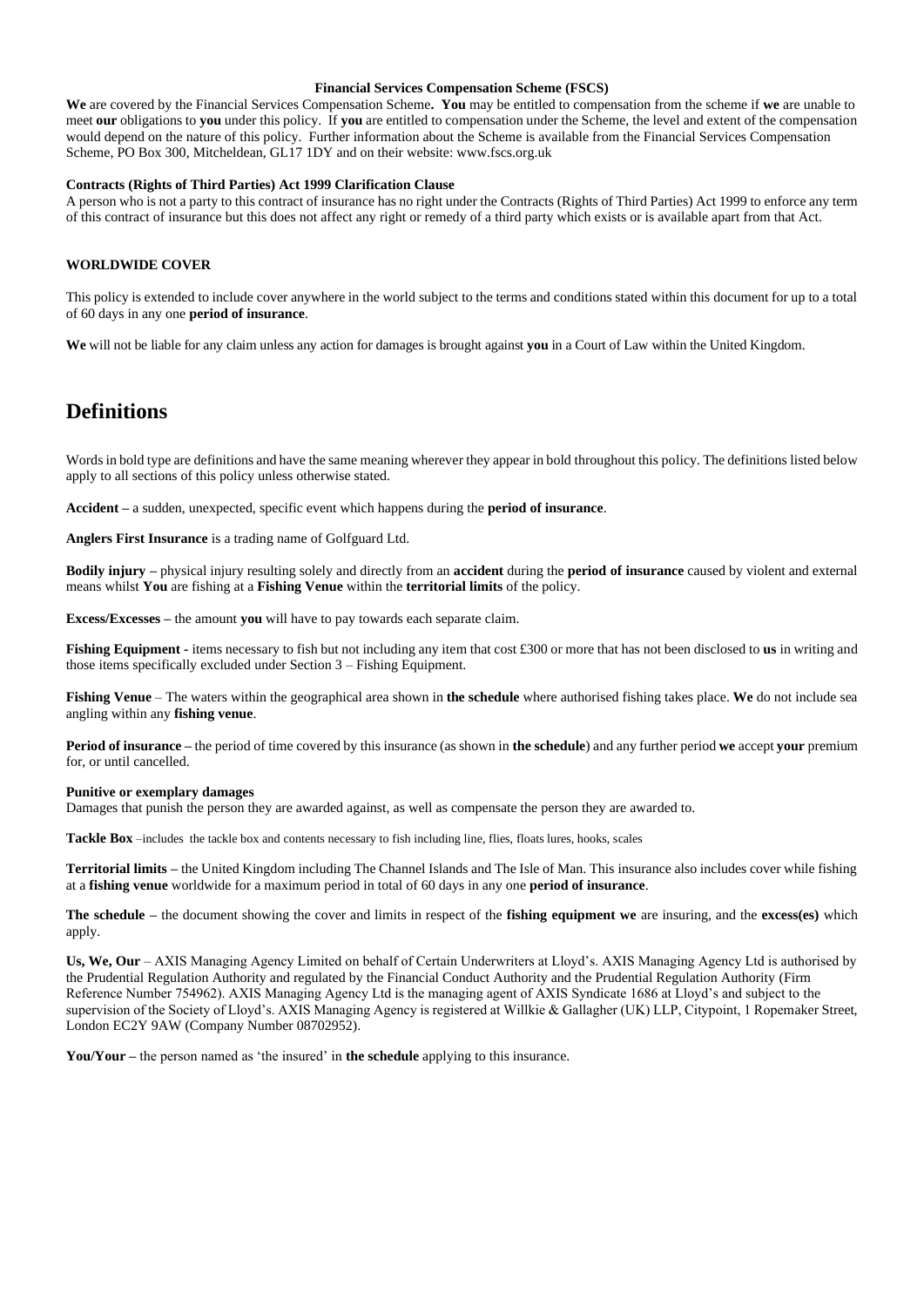# **SECTION 1 - PUBLIC LIABILITY**

**We** will insure **you** for all the amounts which **you** become legally liable to pay up to a maximum limit of £5,000,000 in respect of:

(a) Death or injury to any person while **you** are at a **fishing venue** within the **territorial limits** of the policy during the **period of insurance**

(b) Any number of claims arising out of one cause for damage to property not belonging to **you** or in **your** custody or control, caused by **your** use of **fishing equipment** for which **you** are legally liable, while fishing at a **fishing venue** within the **territorial limits** of the policy during the **period of insurance.**

This includes:

- (1) Costs and expenses incurred with **our** written consent.
- (2) Solicitor's fees for representation at any coroner's request, fatal inquiry or Court of Summary Jurisdiction.

In the event of **your** death, **we** will deal with any claim made against **your** estate, provided that the liability is covered by this insurance.

#### **Exclusions to Section 1 (The General Exclusions also apply to this Section)**

Your insurance does not cover the following.

- 1. Any liability arising directly or indirectly due to the ownership or occupation of land or building by **you**, or any liability while **you** are engaged in any employment, business or profession.
- 2. Any liability in the USA & Canada for

(A) Personal or **bodily injury**, or loss of, damage to or loss of use of property directly or indirectly caused by seepage, pollution or contamination.

(B) The cost of removing, nullifying or cleaning-up seeping, polluting or contaminating substances.

(C) Fines, penalties, **punitive or exemplary damages**.

- 3. Regardless of any other provision of this insurance, this insurance does not apply to **punitive or exemplary damages**.
- 4. **We** will not be liable for any claim unless any action for damages is brought against **you** in a Court of Law within the United Kingdom
- 5. **We** will not be liable for any compensation given in respect of any judgement, award, or settlement made within countries which operate under the laws of the United States of America or Canada (or to any order made anywhere in the world to enforce such judgement, award or settlement either in whole or part).
- 6. **We** will not be liable directly or indirectly arising from the ownership, possession, maintenance or use by **you** or on **your** behalf of any aircraft or other aerial device, hovercraft, boat or any type of watercraft or any mechanically-propelled vehicles and their trailers.

# **SECTION 2 - PERSONAL ACCIDENT**

If **you** suffer accidental **bodily injury**, as defined in items A to D below, resulting solely and directly from an **accident** during the **period of insurance** caused by violent and external means while **you** are **fishing** at a **fishing venue** within the **territorial limits** of the policy, **we** will pay **you** or **your** personal representatives up to the total amount stated against such item. No payment will be made under more than one of items A, B, C, or D in respect of injuries arising out of the same occurrence.

#### **Bodily injury benefits**

**We** will pay up to the amount shown on **the Schedule** in respect of;

- A) **Bodily injury** which is the sole cause of death within 12 months from the **accident**.
- B) **Bodily injury** which, within 12 months from the date of the **accident**, is the sole and direct cause of;
- 1) Loss of one or more limbs by physical separation at or above the wrist or ankle.
- 2) Permanent and total loss of use of one or both hands or legs.
- 3) Total loss and irrecoverable loss of sight in one or both eyes
- C) **Bodily injury** (not giving rise to benefit under item B) which is the sole and direct cause of **you** being totally disabled and unable to engage in gainful business or occupation for a continuous period of two years, and which will in all probability, to **our** satisfaction, continue for the rest of **your** life.
- D) Pro Rata Reimbursement of subscription or fees pre-paid to the Fishing/Angling Club up to the limit shown on **the schedule** should **you** suffer an **accident** whilst fishing that prevents **you** from fishing for more than 60 days.

#### **Exclusions to Section 2**

# **(The General Exclusions also apply to this Section)**

You are not covered for any injury:

- A) Sustained while **you** are under the influence of intoxicants or drugs.
- B) Caused, contributed to or aggravated by any surgery or treatment that is not medically necessary, cosmetic surgery, reversing cosmetic surgery or any corrective treatment needed as a result of previous cosmetic surgery.
- C) Caused, contributed to or aggravated by any physical condition, defect, infirmity, disease or illness, whether diagnosed or not, existing prior to any **accident** to which this policy applies.
- D) Caused by an **accident** if not caused by violent and external means while **you** are fishing.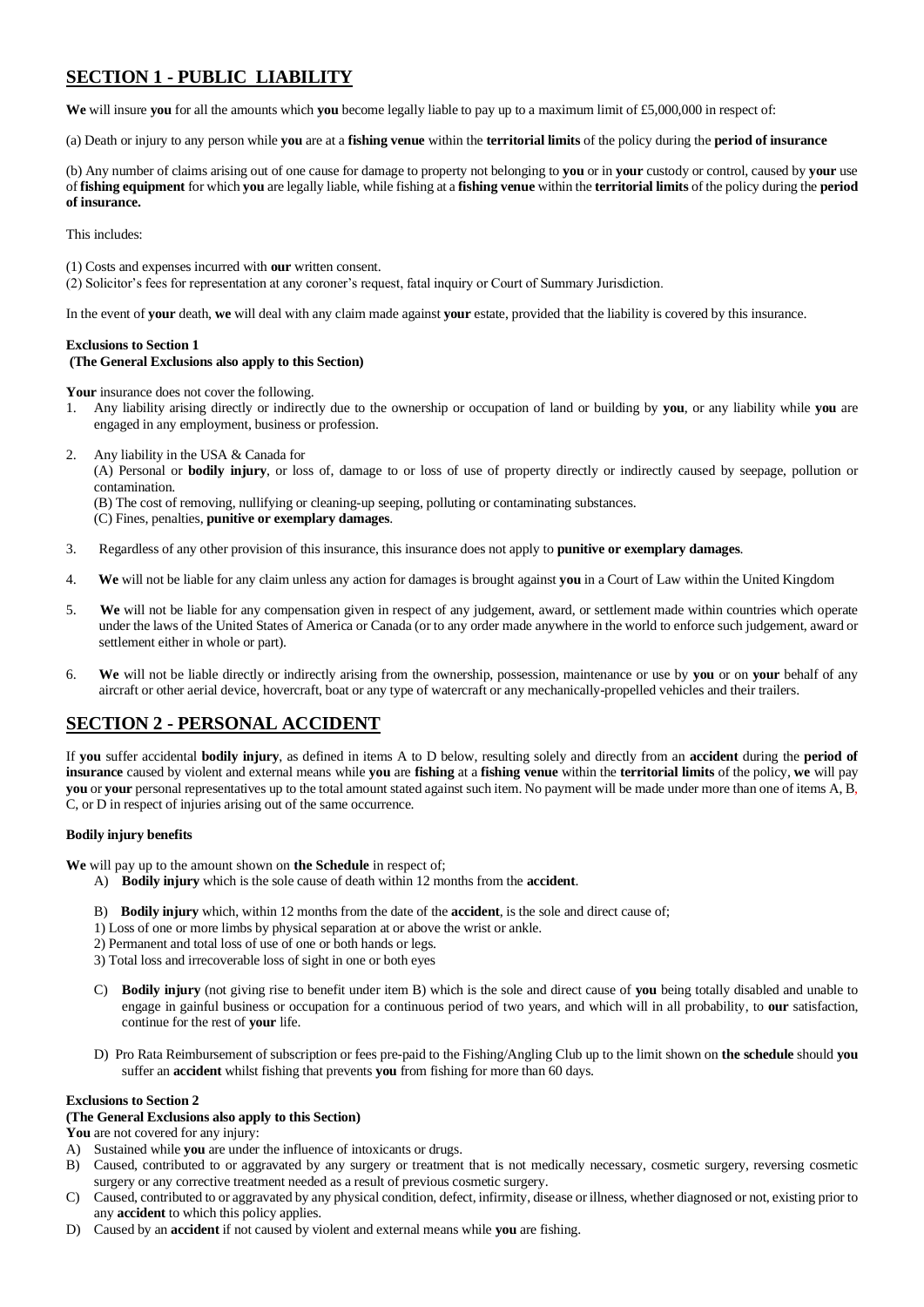# **SECTION 3 – FISHING EQUIPMENT**

**We** will, at **our** option, repair or replace **fishing equipment** and/or clothing required specifically for fishing belonging to **you** in respect of theft or damage during the **period of insurance** while within **the territorial limits** of the insurance. If the item(s) which are the subject of the claim are no longer available **we** will, at our discretion, arrange for the replacement of the item(s) with the nearest equivalent.

If **we** can repair or replace an item but **we** agree to your request to make a cash settlement, **we** will only pay what it will cost us to repair or replace the item using **our** own suppliers.

Please note:

- A) The total amount payable by **us** during the **period of insurance** in respect of any number of claims will be paid only up to the maximum limit of the sum insured specified on **the Schedule**.
- B) **Excess**: An **excess** will apply to each and every claim under this Section as shown on **the Schedule**
- C) Shed Limit A limit will apply in respect of **fishing equipment** kept in a shed which must be padlocked at the address shown on the Schedule unless otherwise agreed in writing by Golfguard Ltd. **The** limit is included in, and not in addition to, the sum insured for this section)
- D) Bait Limit A limit will apply in respect of theft/damage to bait as shown on **the schedule** (this limit is included in, and not in addition to, the sum insured for this section)

E) Tackle Box - A limit will apply in respect of theft/damage to your tackle box and contents as shown on the schedule (this limit is included in and not in addition to the sum insured for this Section). Tackle box contents includes line, flies, floats, lures, hooks, scales

#### **Exclusions to Section 3**

### **(The General Exclusions also apply to this Section)**

**Your** insurance does not cover the following;

1. the amount of the **excess(es)** as shown on **the Schedule**

#### 2. **Fishing equipment** which is stolen:

a. Whilst left unattended in the open

b. From any building where all locks, padlocks and security devices have not been put into full and effective operation and there are no signs of forcible entry.

- c. From an unattended vehicle while going to or from a fishing venue or while overnight at the venue unless:
	- i. **fishing equipment** is kept out of sight in a locked boot or locked compartment within the vehicle; and
	- ii. All locks and security devices of the vehicle have been put in to full and effective operation and there are signs of forcible entry to the vehicle.
- d. From a river or lake bank when night fishing where **your fishing equipment** is not within 3 metres of **you** whilst **you** are asleep. or from any premises or vehicle which has been empty or not in use for more than 14 days
- e. From a luggage container fitted to the exterior of any vehicle
- 3. Damage attributed to wear and tear

4. Loss, destruction or damage by vermin or other deterioration, electrical or mechanical breakdown, failure or any process of cleaning, renovation, repair or whilst being worked upon, faulty workmanship or design.

5. **Fishing equipment** in excess of £300 any one item unless included on the list of **fishing equipment** provided to **Us** on renewal or on application, with details of makes, models and price paid. In the event of a claim proof of ownership will be required for these items.

6. The theft of, or damage to, any type of camera, binoculars, fishing spectacles or sun glasses.

- 7. The theft of, or damage to any type of watercraft including engines and other ancillary items of boat equipment.
- 8. Theft of, or damage to, **fishing equipment** while in transit which is not reported to the carrier within 24 hours of discovery and an appropriate written report/claim reference obtained.

9. The theft of **fishing equipment** that is not reported to the police within 24 hours of discovery and an appropriate crime reference obtained.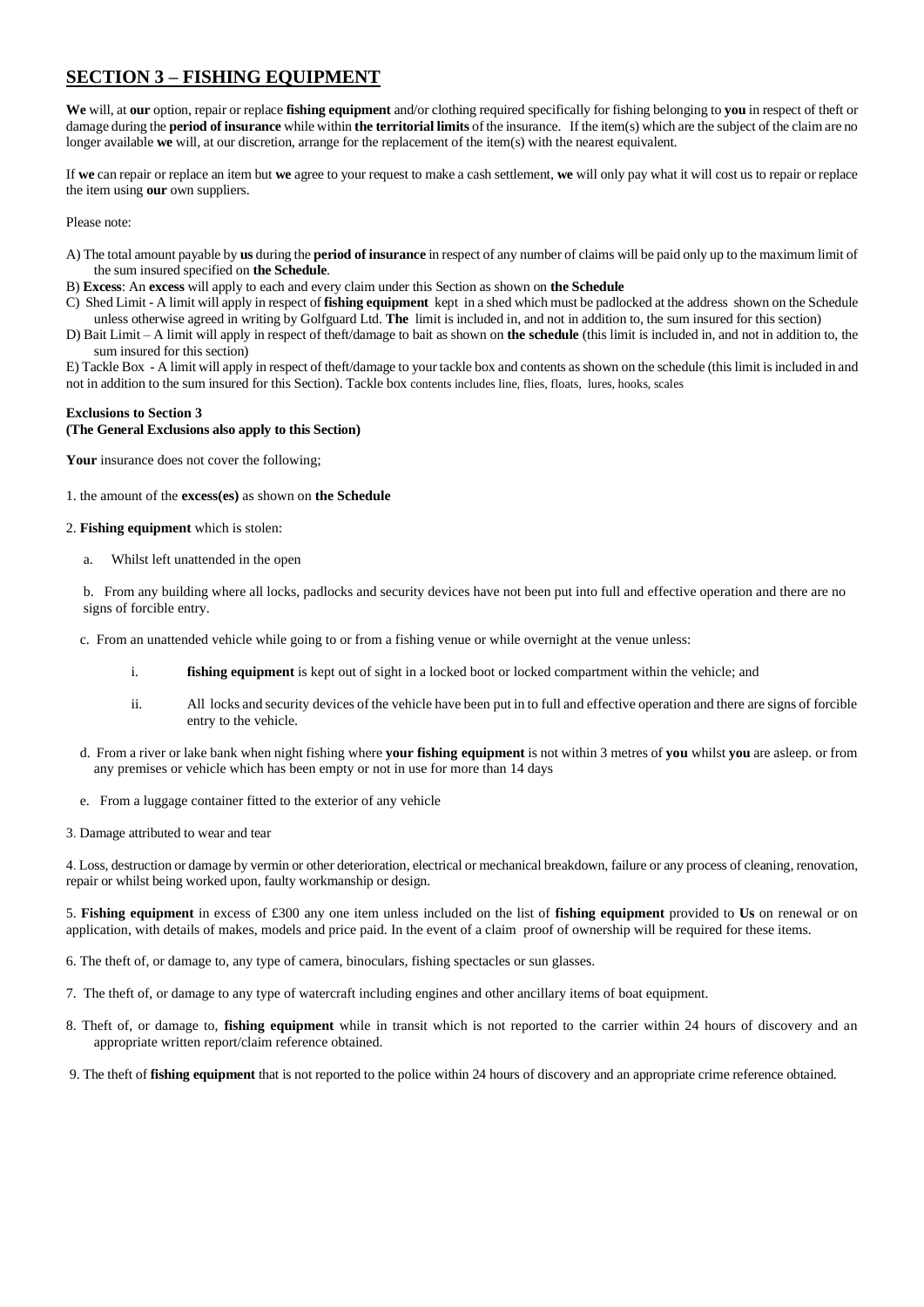# **SECTION 4 RECORD CATCH**

**We** will pay the amount stated in **the Schedule** in any one **period of insurance** upon **Your** making a British Record Rod Catch at a **fishing venue**. **We** will only pay **Your** claim if **you** provide **us** with written confirmation of **your** British Record Rod Catch by The British Record (rod caught) Fish Committee and confirmed as being in line with their current procedures.

# **GENERAL CONDITIONS**

These are the terms and conditions which **you** will need to keep to as part of the contract. If **you** do not, a claim may be rejected or payment could be reduced. In some circumstances **your** policy might be invalid.

- 1) **Duty of care - You** must at all times agree to do all things necessary to avoid or diminish a claim under this insurance. Additionally this insurance excludes any loss to which **you** and/or any other insured person(s) have contributed to by the lack of due care, diligence, or behaviour the result of which would increase the risk and/or likelihood of a claim under this insurance.
- 2) **Claims procedure -** In order for consideration to be given to any claim, including making a British Record Rod Catch at a **Fishing Venue** the matter must be reported to Anglers First Insurance within 14 days of the incident occurring. Their address is Anglers First Insurance, PO Box 270, East Grinstead, West Sussex, RH19 3WP and Telephone: 0800 0355842.

#### 3) **Fraudulent Claims**

If **you** make a fraudulent claim under this insurance contract, then **we**:

- (a) Are not liable to pay the claim; and
- (b) May recover from **you** any sums paid by **us** to **you** in respect of the claim; and
- (c) May by notice to **you** treat the contract as having been terminated with effect from the time of the fraudulent act.

If **we** exercise **our** right under clause (c) above:

- (a) **We** will not be liable to **you** in respect of a relevant event occurring after the time of the fraudulent act. A relevant event is whatever gives rise to **our** liability under the insurance contract (such as the occurrence of a claim, the making of a claim, or the notification of a potential claim); and,
- (b) **We** need not return any of the premiums paid.
- 4) **Claims settlement – pairs and sets – We** will not pay the cost of replacing or repairing any undamaged part of **your fishing equipment/**clothing which forms part of a pair or set when the loss or damage is restricted to a single item or part of the set.
- 5) **Damaged items - We** will not pay the cost of repairing or replacing damaged **fishing equipment** unless the damaged item(s) is retained by **you** and is made available for inspection if requested by **us**.
- 6) **Insurers rights -** No admission, offer, promise, payment or reimbursement will be made by **you**, or given by anyone acting on **your** behalf, without **our** written consent. **We** will be entitled to conduct or settle any claim at **our** discretion and **you** must give **us** any reasonable information and assistance that **we** require. **We** will only request information in relation to **your** claim.
- 7) **Other insurances –** If the, damage or injury which is the subject of a claim under this policy is covered by any other insurance, **we** will pay only **our** proportionate share of the claim.
- 8) **Special provisions** In the event of **bodily injury** which is covered by this insurance **you** must seek and act upon medical advice as soon as possible.

#### 9) **Cancellation**:

**You** can cancel this insurance at any time by contacting Anglers First Insurance, PO Box 270, East Grinstead, West Sussex, RH19 3WP. Telephone: 0800 0355842

**We** can cancel this insurance by giving **you** thirty (30) days' notice in writing. **We** will only do this for a valid reason (examples of valid reasons are as follows):

- non payment of premium (And **You** have not rectified this within the timescales allowed)
- a change in risk occurring which means that **we** can no longer provide **you** with insurance cover;
- non-co-operation or failure to supply any information or documentation **we** request; or
- threatening or abusive behaviour or the use of threatening or abusive language.

#### **REFUND OF PREMIUM**

If this insurance is cancelled then, provided **you** have not made a claim, **you** will be entitled to a refund of any premium paid, subject to a deduction for any time for which **you** have been covered. This will be calculated on a proportional basis. For example, if **you**  have been covered for six (6) months, the deduction for the time **you** have been covered will be half the annual premium. If **we** pay any claim, in whole or in part, then no refund of premium will be allowed.

#### **GENERAL EXCLUSIONS**

Your insurance does not cover the following;

1) **War and similar risks -** Any liability or damage caused by, contributed to or arising from war, riot, act of foreign enemy (whether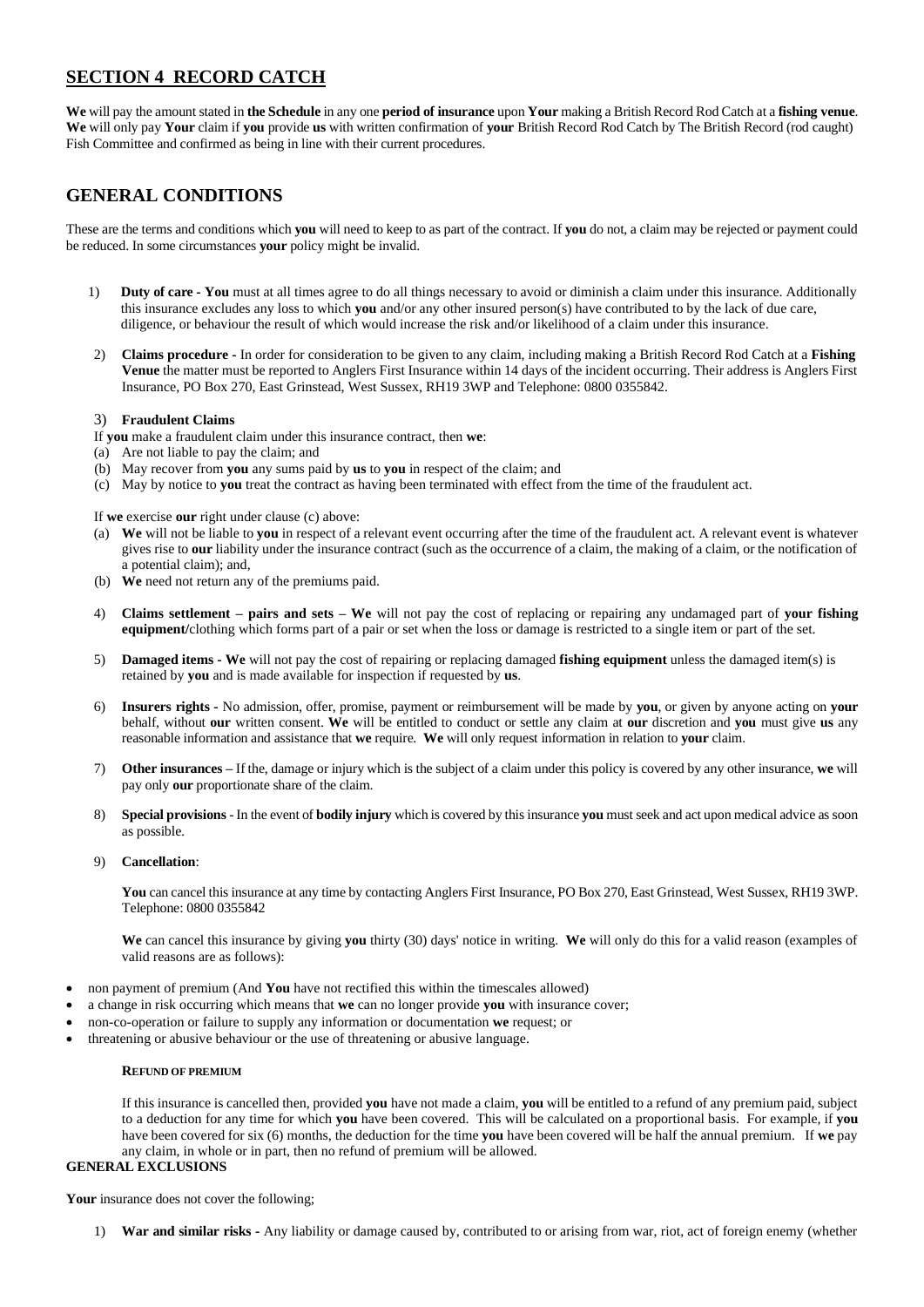war is declared or not), civil war, revolution, power being seized unlawfully, terrorism, nuclear, chemical or biological materials being released or escaping, or any similar event.

2) **Pollution or contamination -** Any liability for death, injury, illness or damage to property arising directly or indirectly from pollution or contamination, unless it is caused by a sudden, identifiable, unintended and unexpected incident which takes place in its entirety at a specific time and place during the **period of insurance**. All pollution or contamination which arises out of one incident will be deemed to have occurred at the time such incident takes place.

**Our** liability for compensation payable in respect of all pollution and contamination which is deemed to have occurred during the **period of insurance** will not exceed the amount specified in **the Schedule**.

For the purpose of this exclusion, pollution or contamination means;

- A) All pollution or contamination of buildings or other structures, or of water, land or the atmosphere.
- B) All damage or injury resulting directly or indirectly by pollution or contamination.
- 3) **Fishing professionals -** Any liability, theft or damage arising out of or in connection with the pursuit of the sport of fishing in a professional capacity
- 4) **UK residents – age limits –** This insurance is only available to UK residents who are aged between 18 and 89 years old (unless otherwise agreed in writing by Anglers First Insurance).
- 5) **Terrorism -** Any liability, loss or damage arising directly or indirectly from acts of terrorism (as defined in the UK Terrorism Act 2000) unless **we** need to provide the minimum insurance needed under the Road Traffic Act.
- 6) **Asbestos** This Policy does not apply to or include legal liability for any loss, cost or expense directly or indirectly arising out of, as a result of, or related to the manufacture, mining, processing, distribution, testing, remediation, removal, storage, disposal, sale, use of or exposure to Asbestos or materials or products containing Asbestos whether or not there is another cause of loss which may have contributed concurrently or in any sequence to a loss. Subject otherwise to the Terms, Conditions and Exclusions of this Policy.

#### 7**) Sanctions**

**We** will not provide any benefit under this contract of insurance to the extent of providing cover, payment of any claim or the provision of any benefit where doing so would breach any sanction, prohibition or restriction imposed by law or regulation.

#### 8) **Cyber**

**We** will not pay for any loss, damage, expense or legal liability directly or indirectly caused by, contributed to by or arising from electronic means or devices.

Provided that this exclusion does not apply to physical loss or physical damage to property insured which arises solely from an act or event which occurs accidentally, and which is not intended to cause harm.

#### **For further information or assistance regarding Anglers First Insurance kindly contact:**

#### **Anglers First Insurance, PO Box 270, East Grinstead, West Sussex, RH19 3WP. Telephone: 0800 0355842**.

AFI/GG PW 01/010/2020